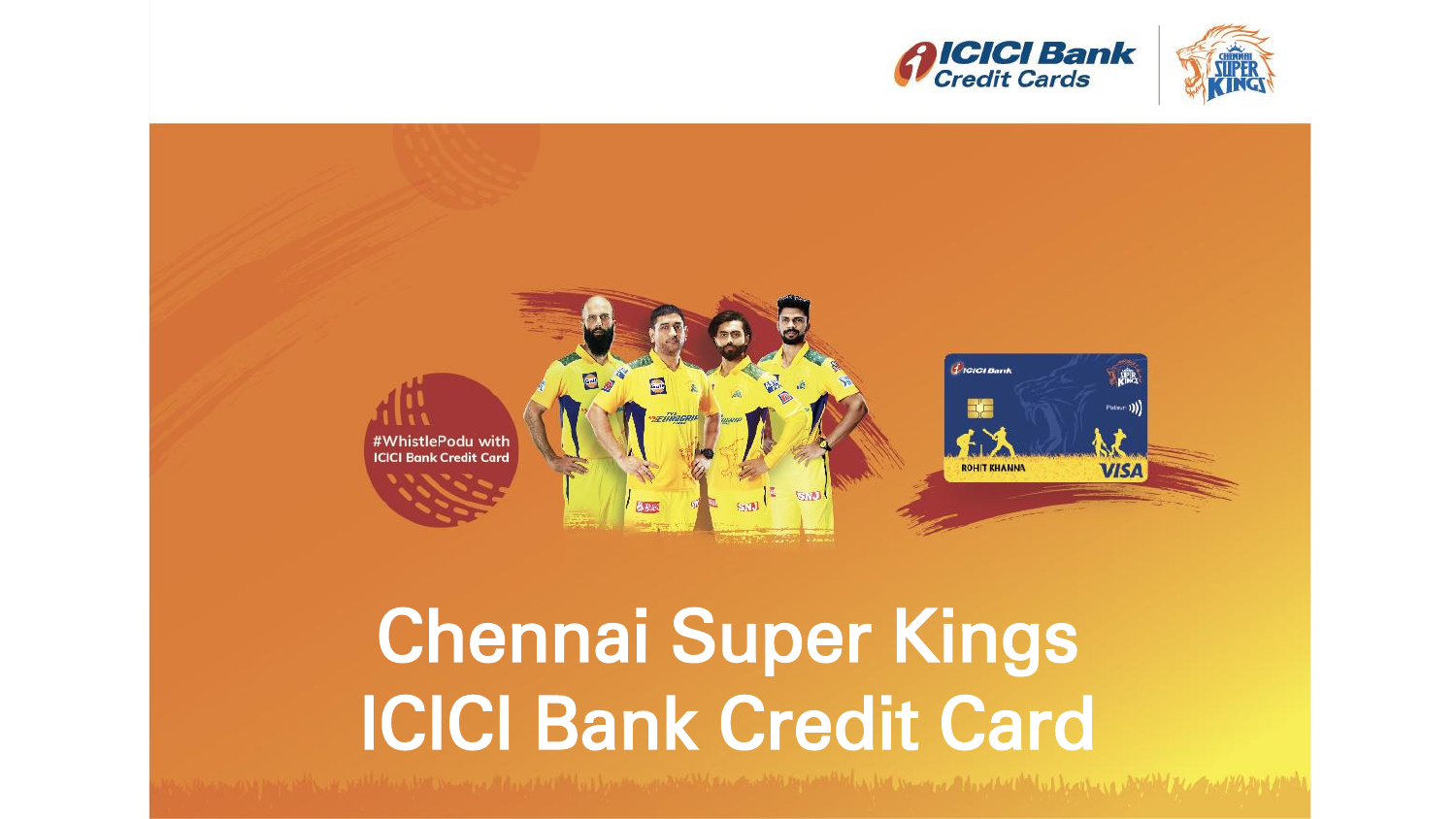





We present to you the ultimate sports experience card, the Chennai Super Kings ICICI Bank Credit Card, with features you cannot resist. Welcome to the world of cricket, where you get exclusive #WhistlePodu experiences with CSK. From getting a chance to meet Chennai Super Kings team players to winning complimentary tickets to CSK home matches, this card is designed for all cricket enthusiasts.

For fees and other charges please refer to the Most Important Terms and Conditions (MITC) at http://bit.ly/2OHzrCR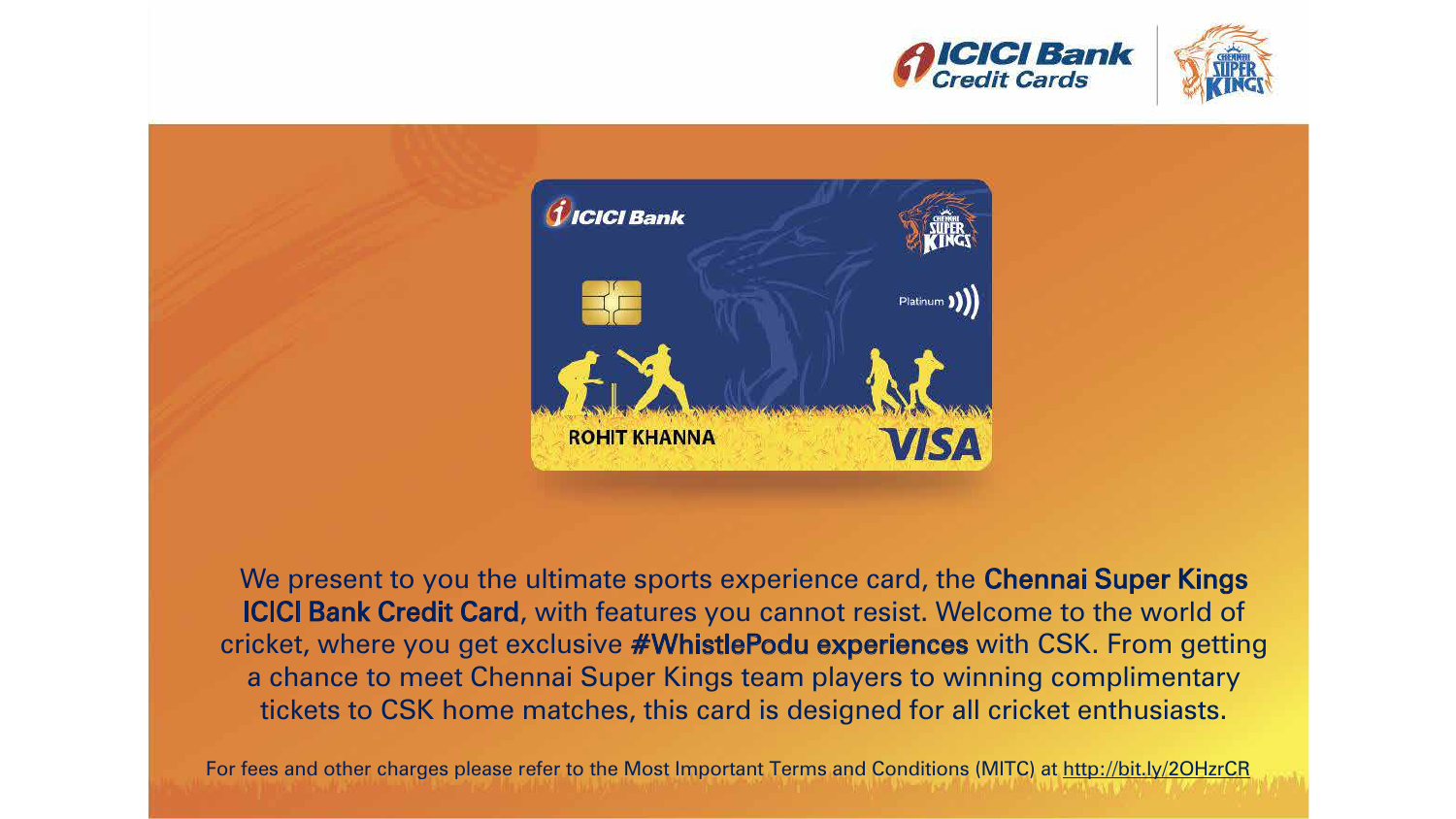



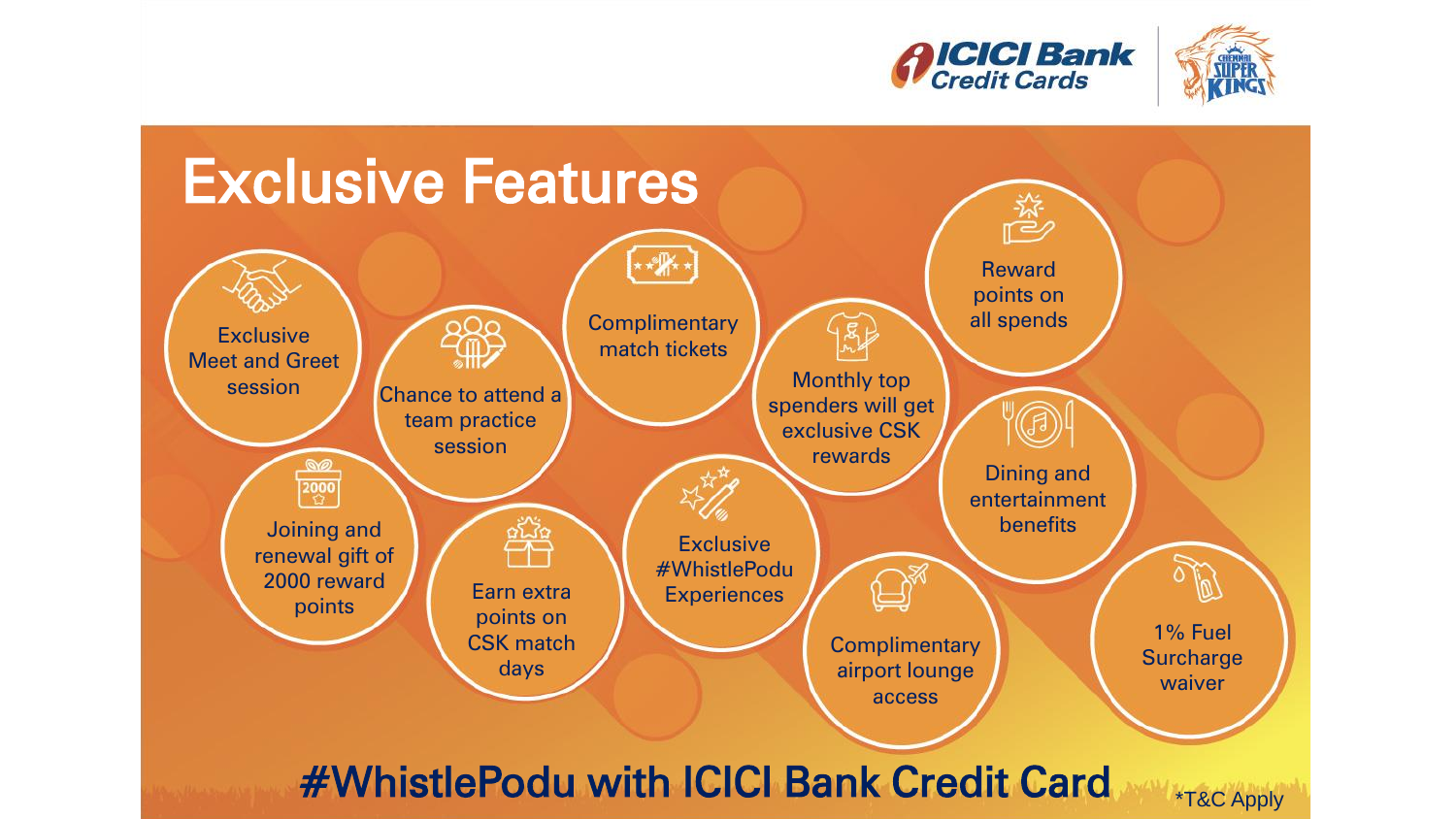



### Exclusive Features

#### Joining Gift

2000 ICICI Bank Reward Points on spending a minimum of Rs. 5000 in the first 45 days of card issuance and payment of joining fee

#### $\triangleright$  Renewal Gift

Earn 2000 ICICI Bank Reward points on payment of annual fee

#### Autographed Memorabilia

Monthly top 5 spenders, will also receive marquee player autographed memorabilia

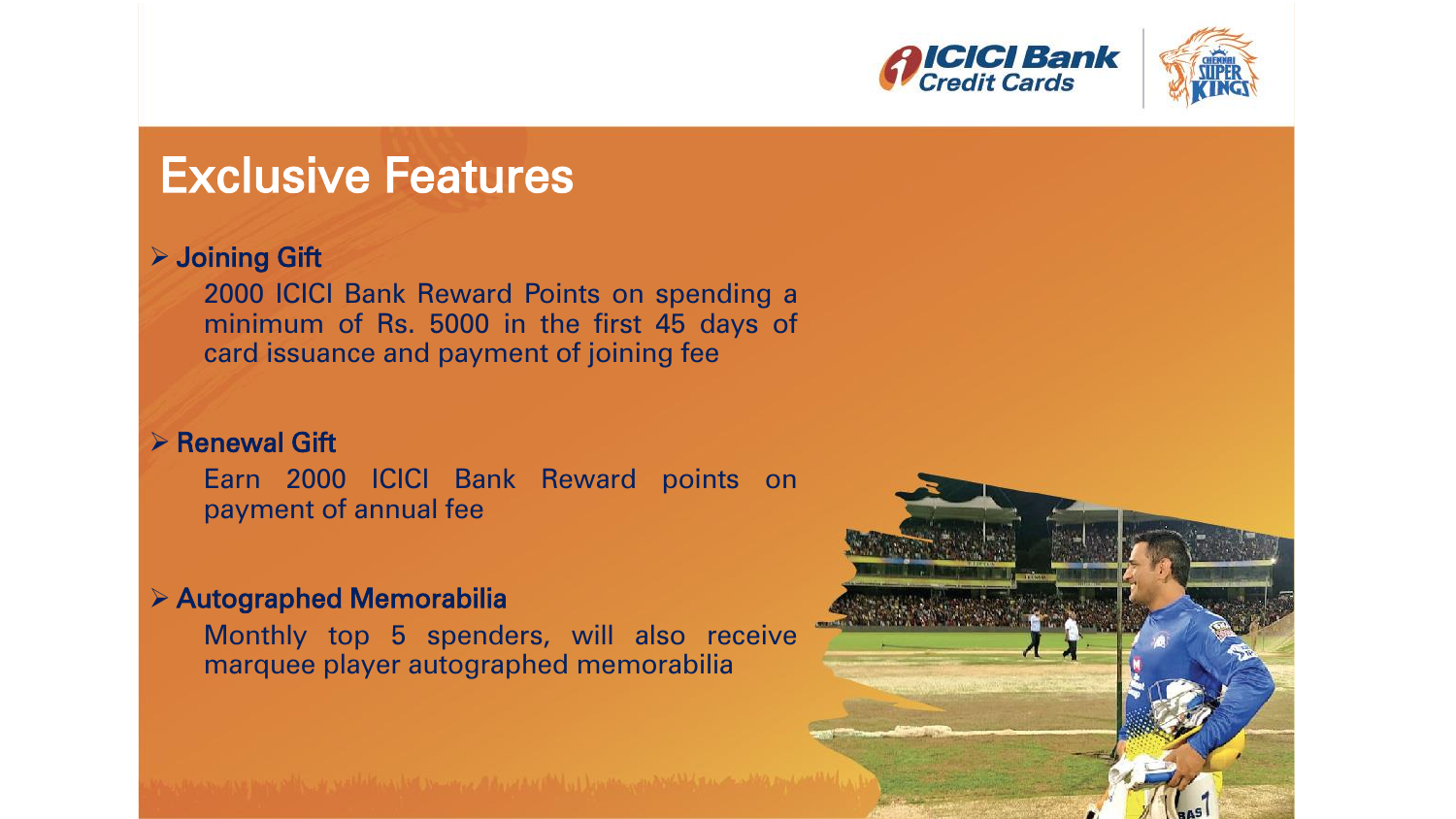



## Exclusive Features

#### ICICI Bank Reward Points:

- Earn up to 10 reward points on all Chennai Super Kings match days
- Earn 2 reward points on all retail spends (except fuel)
- Earn 1 reward point on all insurance and utility spends

• Reward points earned can be redeemed for exclusive Chennai Super Kings branded merchandise which will be available on the rewards portal soon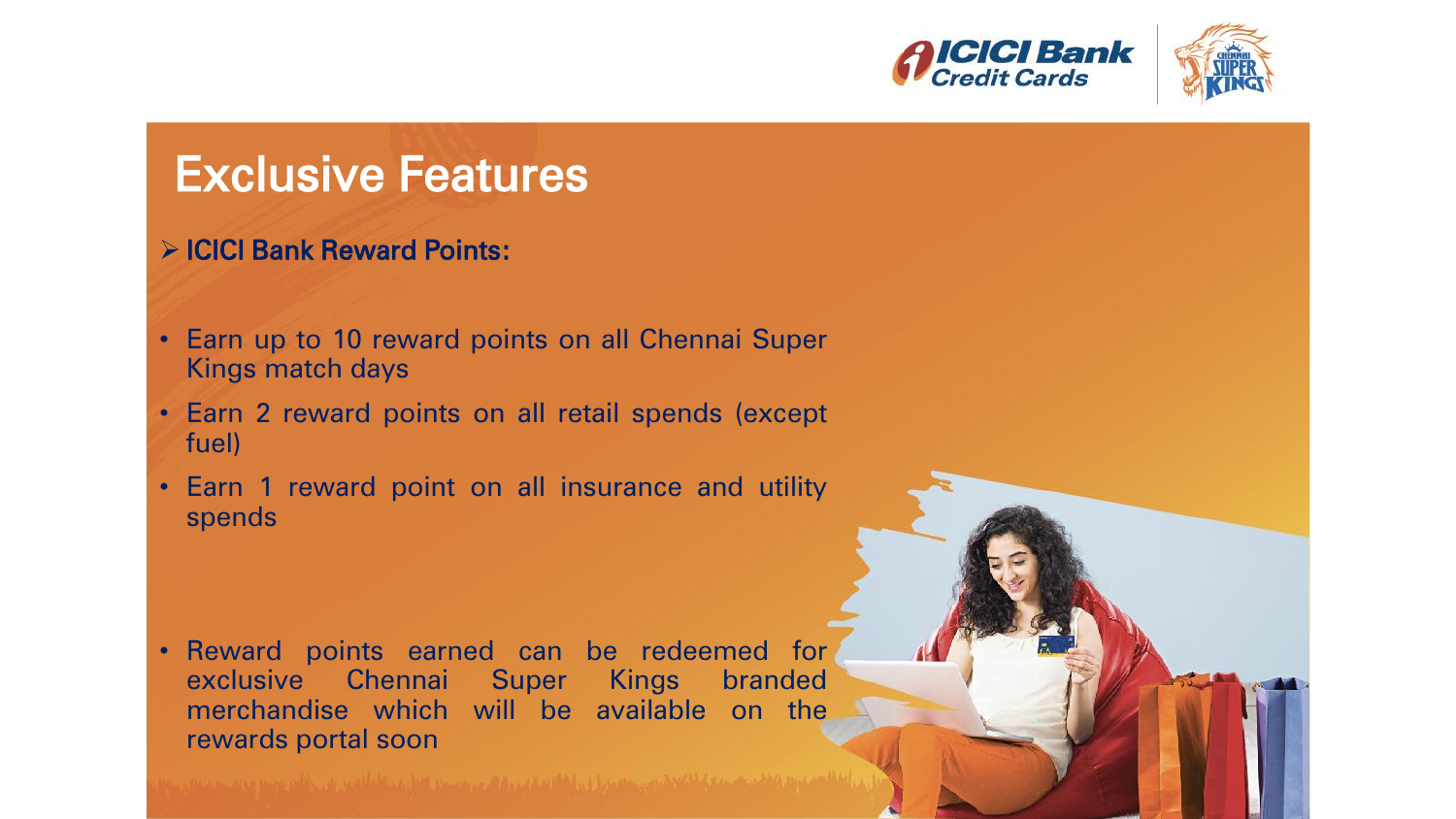



# Exclusive #WhistlePodu experiences\*

#### **≻ Complimentary tickets**

Win complimentary tickets to Chennai Super Kings home matches through our Top Spenders Campaign

#### **▶ Meet and Greet**

A chance to get an invitation to an exclusive 'Meet and Greet' session with select Chennai Super Kings players, through our Top spender campaign.

#### $\triangleright$  Practice session

Campaign winners will also get an opportunity to attend a Chennai Super Kings Team practice session

\*#WhistlePodu experiences will be given as a part of 'Top Spenders' campaign which will be launched in Q2 of financial year '23.

Above mentioned benefits are subject to pandemic protocols.

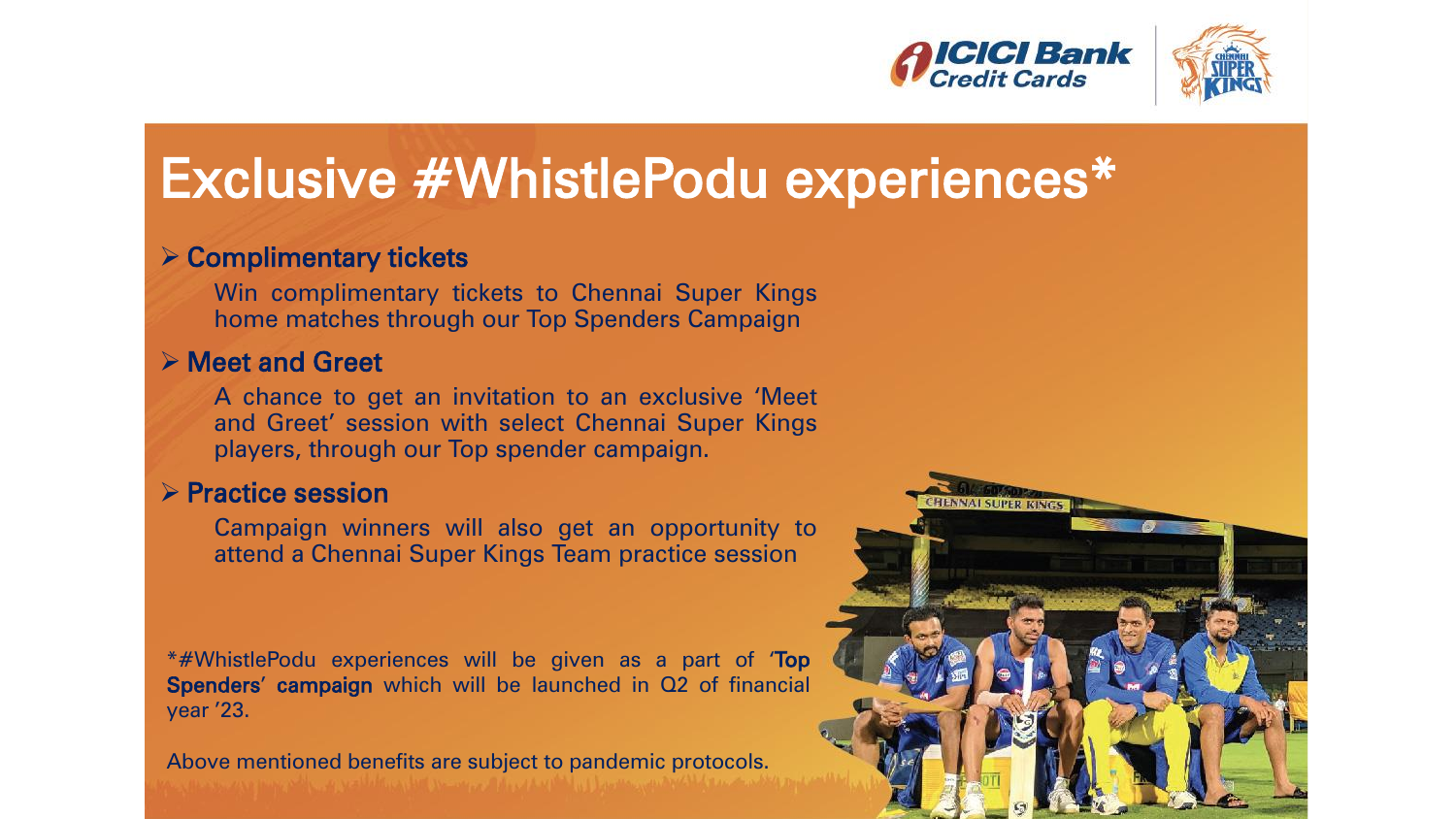



# Additional Features

#### Explore Entertainment\*:

25% discount upto ₹100 on purchase of minimum two tickets on BookMyShow and INOX. This benefit can be availed upto two times a month on both platforms individually.

#### **▶ Domestic Airport Lounge Access:**

- Customers can now avail of 1 complimentary\*\* airport lounge access per quarter.
- Please visit [bit.ly/2TpyNZj](https://bit.ly/2TpyNZj) for Visa participating **lounges** 
	- & [bit.ly/36jZPIe](https://bit.ly/36jZPIe) for MasterCard participating lounges.

\*This is the current offer which is subject to change as per the Bank's discretion.

\*\*Lounge access applicable by spending ₹5000 in a calendar quarter on your card to avail this facility in the next calendar quarter.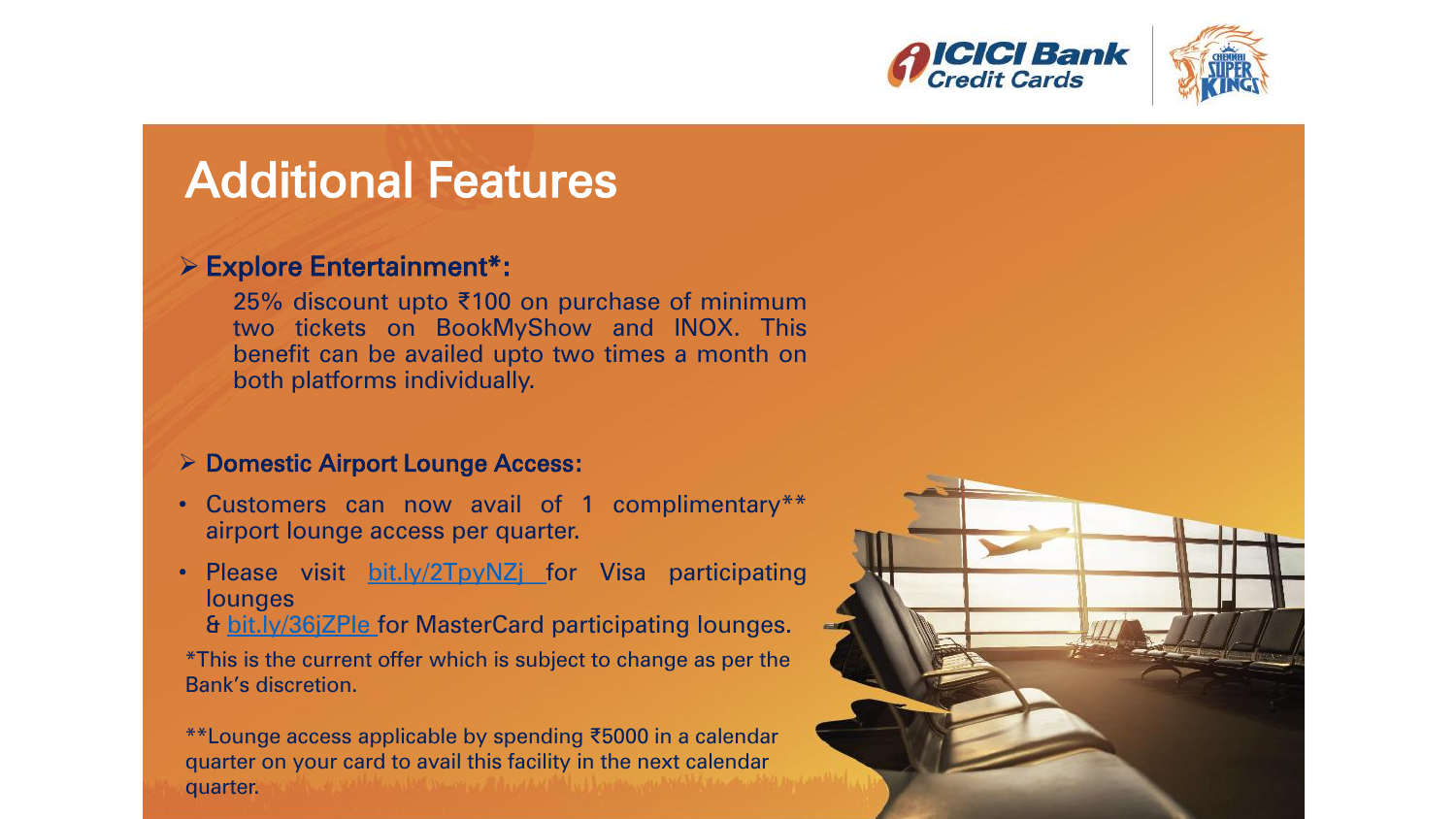



## Additional Features

#### **▶ Gastronomic delights:**

Exclusive dining offers through ICICI Bank Culinary Treats Program. For details visit icicibank.com/culinarytreats

#### $\triangleright$  Annual fee waiver:

Spend ₹1,50,000 or more during the anniversary year and get annual fee of ₹500 waived on your credit card.

#### $\triangleright$  Fuel surcharge waiver:

1% fuel surcharge waiver at all HPCL fuel transactions upto ₹4000 when card is swiped at ICICI Bank POS machines

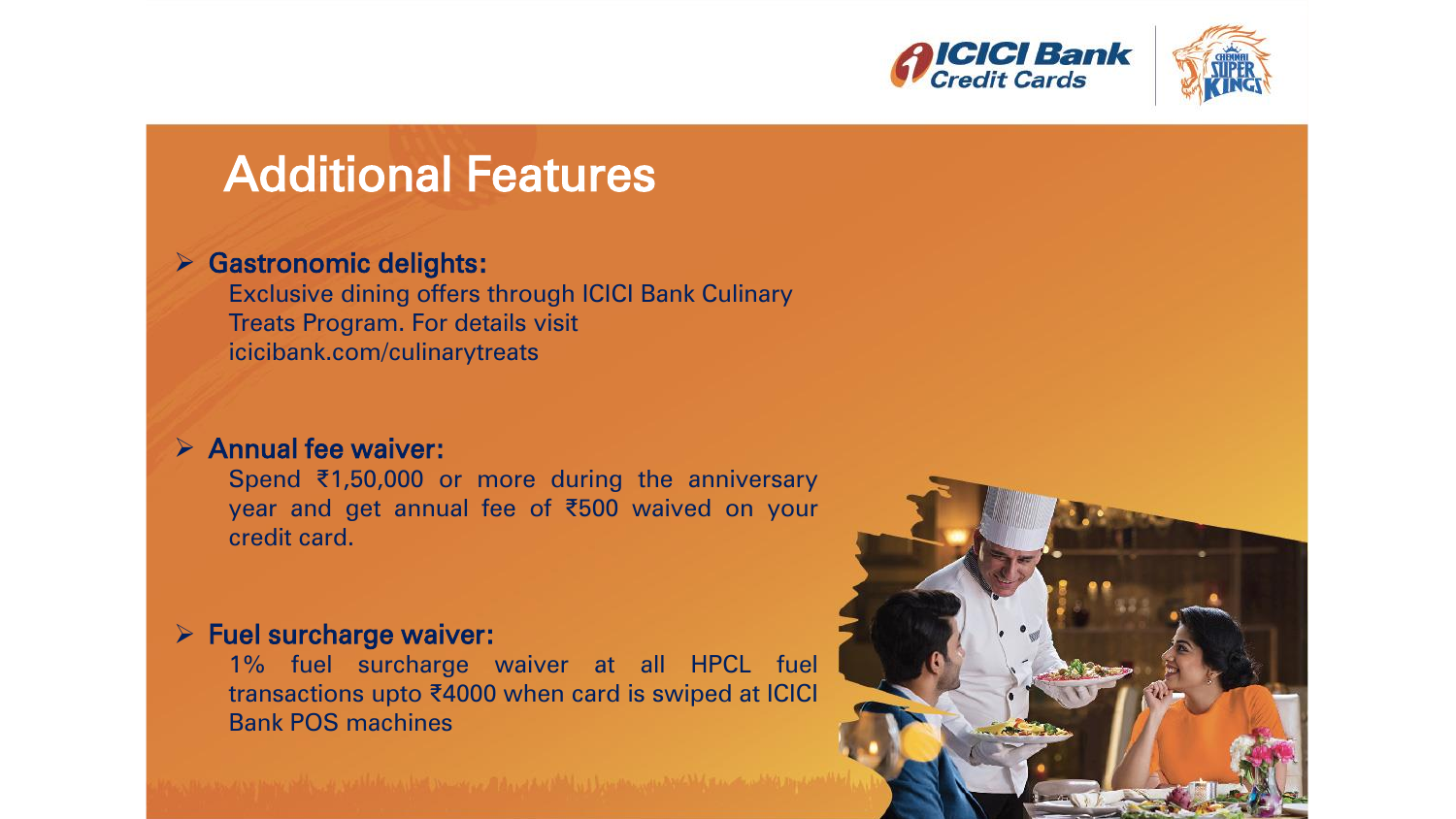



# Fee and Charges

| <b>Particular</b>                       | <b>Fee/Charges</b> |
|-----------------------------------------|--------------------|
| <b>Joining Fee</b>                      | ₹500               |
| <b>Annual Fee (second year onwards)</b> | ₹500               |
| <b>Add-on Card Fee</b>                  | Nil                |